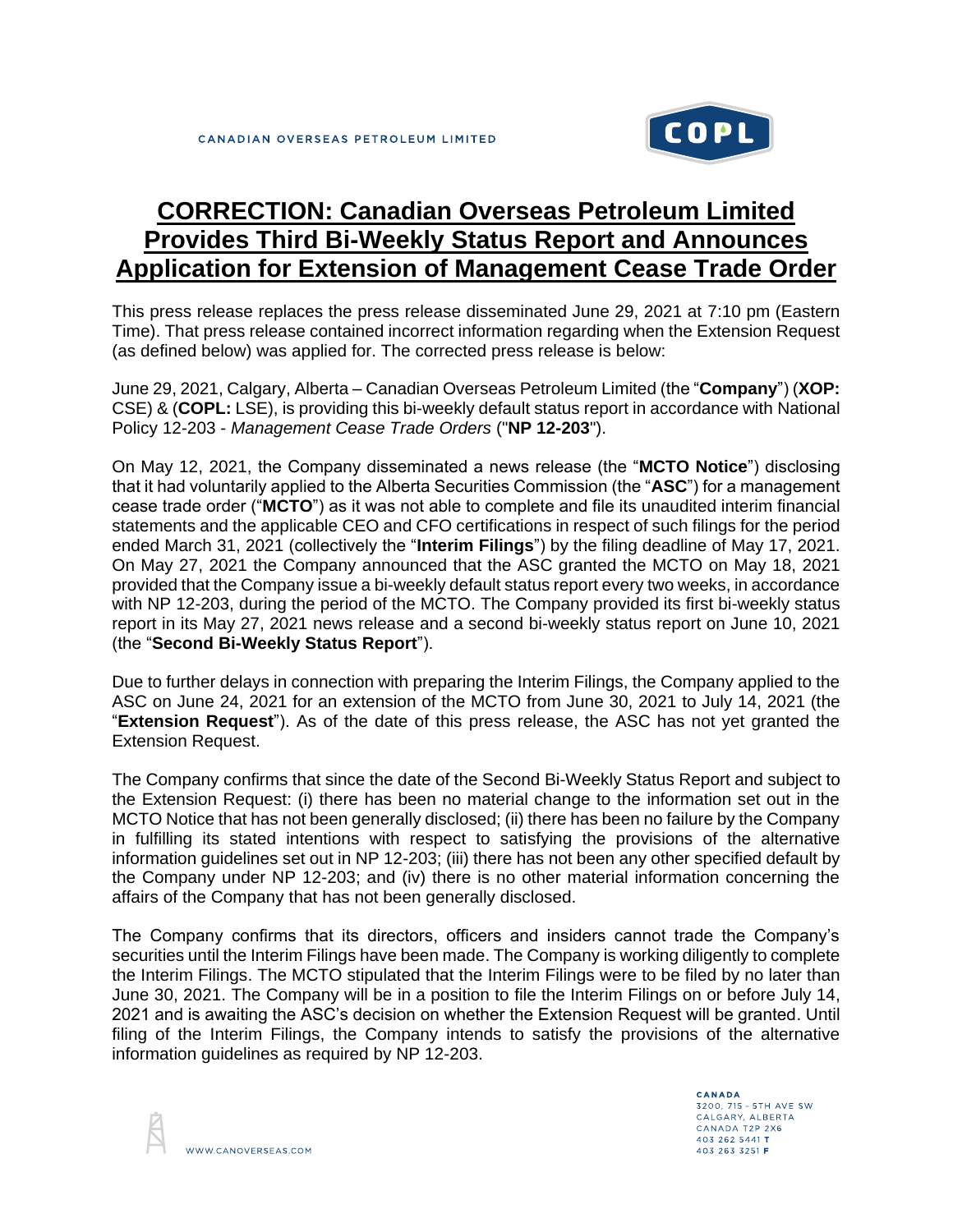## **About the Company**

COPL is an international oil and gas exploration, development and production company actively pursuing opportunities in the United States through the acquisition of Atomic Oil and Gas LLC with operations in Converse County Wyoming, and in sub-Saharan Africa through its ShoreCan joint venture company in Nigeria, and independently in other countries.

## **For further information, please contact:**

Mr. Arthur Millholland, President & CEO Canadian Overseas Petroleum Limited Tel: + 1 (403) 262 5441

Cathy Hume CHF Investor Relations Tel: +1 (416) 868 1079 ext. 251 Email: cathy@chfir.com

Charles Goodwin Yellow Jersey PR Limited Tel: +44 (0) 77 4778 8221 Email: copl@yellowjerseypr.com

## **Forward-looking statements**

This press release contains statements that constitute "forward-looking information" (collectively, "**forward-looking statements**") within the meaning of the applicable Canadian securities legislation. All statements, other than statements of historical fact, are forward-looking statements and are based on expectations, estimates and projections as at the date of this news release. Any statement that discusses predictions, expectations, beliefs, plans, projections, objectives, assumptions, future events or performance (often but not always using phrases such as "expects", or "does not expect", "is expected", "anticipates" or "does not anticipate", "plans", "budget", "scheduled", "forecasts", "estimates", "believes" or "intends" or variations of such words and phrases or stating that certain actions, events or results "may" or "could", "would", "might" or "will" be taken to occur or be achieved) are not statements of historical fact and may be forward-looking statements. Forward-looking statements contained in this press release include, without limitation, statements relating to the timing for completion of the Interim Filings, the granting of the Extension Request and other statements that are not historical facts. In making the forwardlooking statements contained in this press release, the Company has made certain assumptions. Although the Company believes that the expectations reflected in forward-looking statements are reasonable, it can give no assurance that the expectations of any forward-looking statements will prove to be correct. Known and unknown risks, uncertainties, and other factors may cause the actual results and future events to differ materially from those expressed or implied by such forward-looking statements. Accordingly, readers should not place undue reliance on the forwardlooking statements and information contained in this press release. Except as required by law, the Company disclaims any intention and assumes no obligation to update or revise any forwardlooking statements to reflect actual results, whether as a result of new information, future events, changes in assumptions, changes in factors affecting such forward-looking statements or otherwise. The securities of the company have not been registered under the United States Securities Act of 1933, as amended, and may not be offered or sold in the United States absent registration or an applicable exemption from the registration requirements. This release is issued